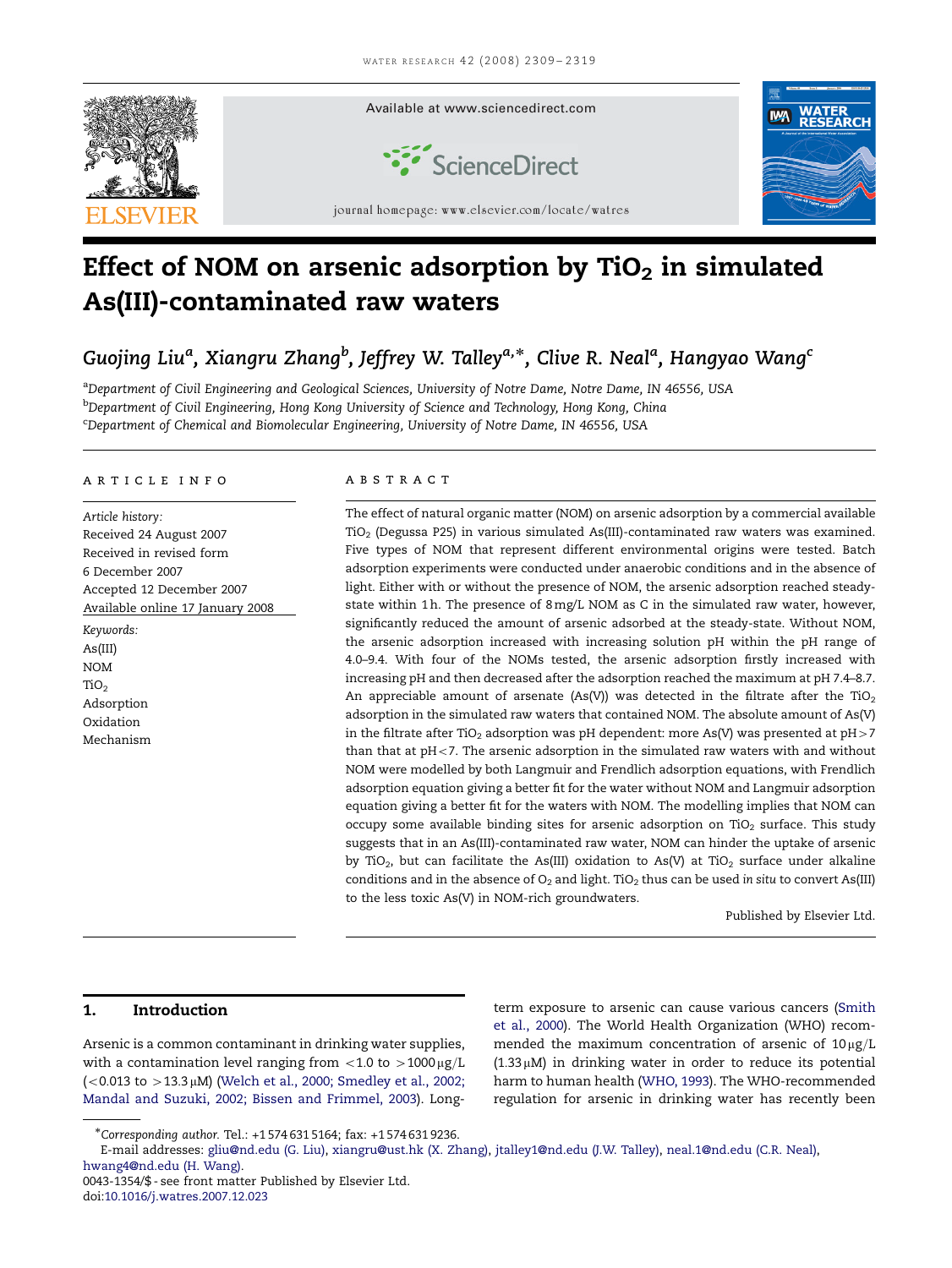adopted by the New European Community and the U.S. Environmental Protection Agency (USEPA) ([EC, 1998; USEPA,](#page-9-0) [2001a](#page-9-0)). The USEPA estimates that about 5% of the total water systems in the United States have arsenic levels in source water greater than this updated regulation [\(USEPA, 2001b\)](#page-10-0). The discrepancy between the high arsenic concentrations in raw water and the stringent standard calls for an emergent modification of the current treatment technology and a development of new treatment technologies.

Arsenic exists in water primarily as the inorganic oxyanions of arsenite (As(III)) and arsenate (As(V)), with As(III) predominating in anaerobic waters and As(V) prevailing in oxic waters [\(Masscheleyn et al., 1991; Smedley et al., 2002;](#page-10-0) [Katsoyiannis et al., 2007](#page-10-0)). Recent surveys about arsenic redox speciation in groundwater, which is a major source of drinking water throughout the world ([Smedley et al., 2002\)](#page-10-0), suggest that As(III) can represent up to 67–99% of total arsenic in groundwater ([Mukherjee and Bhattacharya, 2001; Bednar](#page-10-0) [et al., 2002](#page-10-0)). As a contaminant, As(III) is more problematic than As(V) because As(III) is more toxic and more difficult to remove from water. Commonly used arsenic treatment technologies including coagulation/filtration, ion exchange, adsorption on activated alumina, etc. usually require a preoxidation of As(III) to As(V) in order to achieve a satisfactory total arsenic removal ([USEPA, 2001a\)](#page-10-0). Many oxidation technologies, including the addition of conventional oxidants, solar oxidation, and biological oxidation have been developed ([Katsoyiannis and Zouboulis, 2006\)](#page-9-0). As an emerging oxidation technology for As(III) transformation to As(V), TiO<sub>2</sub> photocatalytic oxidation (TPO) have attracted substantial attentions as this method is environmentally benign [\(Yang et al., 1999;](#page-10-0) [Bissen et al., 2001; Lee and Choi, 2002; Dutta et al., 2005;](#page-10-0) [Ferguson et al., 2005; Xu et al., 2005](#page-10-0)).

During the TPO process, As(III) is oxidized by  $O_2$  or air on the surface of the light-irradiated TiO<sub>2</sub>. TiO<sub>2</sub> is a widely used photocatalyst. Upon the absorption of sufficient energetic light, TiO<sub>2</sub> can generate valence-band holes and conductionband electrons. The valence-band holes are powerful oxidants that can convert the adsorbed As(III) to As(V) ([Lee and](#page-9-0) [Choi, 2002\)](#page-9-0). On the other hand, the conduction-band electrons can react with the adsorbed  $O_2$  or H<sub>2</sub>O to form H<sub>2</sub>O<sub>2</sub> and/or reactive radicals such as OH and  $O_2^-$ , which are also capable of oxidizing As(III) [\(Lee and Choi, 2002; Dutta et al.,](#page-9-0) [2005; Xu et al., 2005](#page-9-0)). Because all reactions involved in As(III) oxidation through the TPO occur on TiO<sub>2</sub> surface, the adsorption of the reacting As(III) by  $TiO<sub>2</sub>$  plays an important role for the overall reaction. Several studies of As(III) adsorption by TiO<sub>2</sub> are available, with most of them considering the influence of pH, initial arsenic concentration, and the presence of common anions such as phosphate and bicarbonate [\(Dutta et al., 2004; Ferguson et al., 2005; Bang et al., 2005;](#page-9-0) [Pena et al., 2005, 2006](#page-9-0)), and relatively few considering the effect of natural organic matter (NOM) on As(III) adsorption ([Lee and Choi, 2002](#page-9-0)).

NOM is a complex mixture of acidic organic molecules that originates from a variety of natural sources (e.g., soil, sediment, water, etc.) ([Letterman et al., 1999](#page-9-0)). NOM is ubiquitous in aquatic environment. A recent survey about As(III) levels in the groundwaters of the Bengal Delta Plain aquifers in Bangladesh suggests that the groundwaters with

high As(III) concentrations tend to have high concentration of NOM [\(Mukherjee and Bhattacharya, 2001\)](#page-10-0). NOM has been reported to be an essential component controlling arsenic mobilization at aluminum or iron (hydro)oxide–water interface [\(Grafe et al., 2001, 2002; Redman et al., 2002; Ko et al.,](#page-9-0) [2004; Bauer and Blodau, 2006\)](#page-9-0). However, few studies have been conducted specifically for NOM effects on arsenic adsorption by  $TiO<sub>2</sub>$  [\(Lee and Choi, 2002\)](#page-9-0). In studying the effect of a commercially available humic acid (HA) on As(III) oxidation rate through the TPO, [Lee and Choi \(2002\)](#page-9-0) observed that the presence of HA had an insignificant effect on the As(III) adsorption by TiO<sub>2</sub>. In their study, however, an extremely high concentration of As(III)  $(500 \,\mu\text{M})$  was used, so the effect of NOM on As(III) adsorption could be different for real raw waters which usually contain less than  $13.3 \mu M$  of As(III).

In this study, the effect of NOM on arsenic adsorption by  $TiO<sub>2</sub>$  in simulated As(III)-contaminated raw waters was examined. Batch adsorption experiments were performed as a function of contact time, pH, initial DOC concentration, and initial As(III) concentration. The experiments were performed under anaerobic conditions and in darkness to avoid As(III) oxidation caused by  $TiO<sub>2</sub>$  photocatalysis. Five types of NOM from different environmental origins were tested. Arsenic redox speciation in the filtrates after the adsorption were examined. Mechanisms behind the observed effects were discussed.

## 2. Materials and method

#### 2.1. Materials and chemicals

All chemicals were of analytical grade. Milli-Q water, which was supplied by the Millipore MR3 water purifier system, was used to prepare all solutions. The Milli-Q water was passed through a 0.2-µm membrane (Gelman FP-Verical) in order to remove the existing microbes or other reacting colloidal substances that may affect the arsenic redox speciation [\(Liu](#page-9-0) [et al., 2006](#page-9-0)).

Sodium arsenite (NaAsO<sub>2</sub>, 99%) was obtained from Sigma. Stock As(III) solution (13.3mM) was prepared by dissolving 0.866 g NaAsO<sub>2</sub> into 500 mL Milli-Q water. The As(III) stock solution was stored in a high density polyethylene bottle, and was kept in darkness at  $4^{\circ}$ C.

The TiO<sub>2</sub> used in this study was a commercially available titanium dioxide, Degussa P25 (Germany). The Degussa P25  $TiO<sub>2</sub>$  contains 80% of anatase and 20% of rutile [\(Hoffmann](#page-9-0) [et al., 1995](#page-9-0)). It has a Brunauer–Emmett–Teller surface area of 55 m<sup>2</sup>/g and a pH<sub>pzc</sub> (the pH at the point of zero charge) of 6.7 in  $0.01$  M NaCl. A stock TiO<sub>2</sub> suspension was prepared by mixing 1g of Degussa P25 TiO<sub>2</sub> with 1L of background electrolyte (0.01 M NaCl). The TiO<sub>2</sub> stock suspension was sonicated for 20min each time before use in order to resuspend the precipitated  $TiO<sub>2</sub>$  particles.

Five different types of NOM were used in this study. They are Suwannee River NOM (SRNOM), Gohy-573 fulvic acid (GFA), Elliott soil humic acid (EHA), Pahokee peat humic acid (PHA), and Aldrich humic acid (AHA). SRNOM, EHA, and PHA are wellcharacterized NOMs. SRNOM originated from Suwannee River of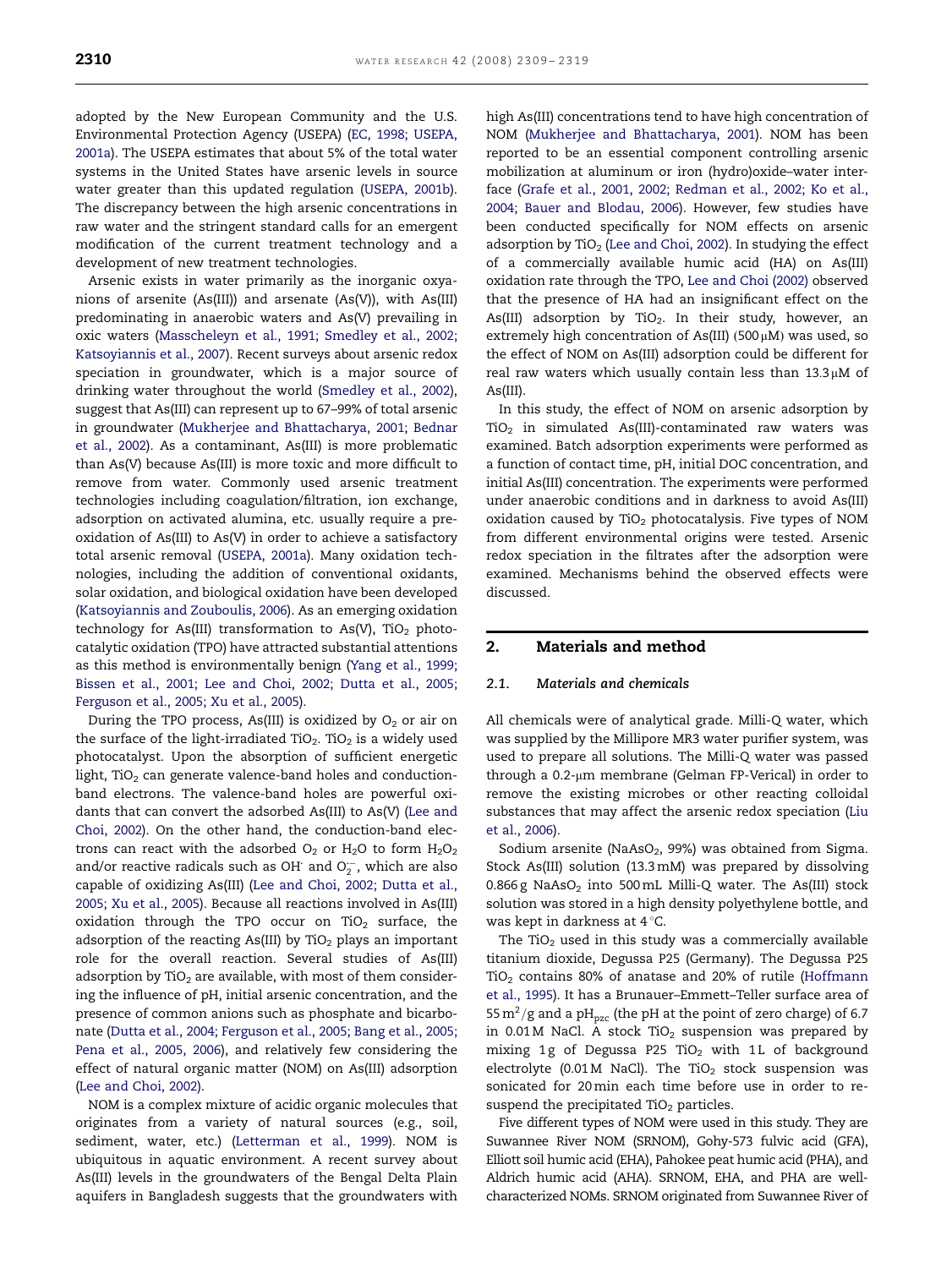Georgia, USA; EHA was from prairie soils of Indiana, Illinois, and Iowa, USA; PHA was from peat soil of the Florida Everglades, USA. The three types of NOM were purchased from the International Humic Substances Society. GFA is a fulvic acid extracted from the Gorleben groundwater, Germany [\(Kim et al.,](#page-9-0) [1990\)](#page-9-0). AHA is a commercially available HA from Aldrich. SRNOM and GFA were used without further modification. The stock solution of SRNOM or GFA was prepared by dissolving the NOM powder standard into 0.01M NaCl to reach a concentration of 900–1000mg/L. For EHA, PHA, and AHA, the HA standard was

dissolved in  $0.01M$  NaOH (pH 11-12) at 850-1000 mg/L; the solution was then acidified to pH  $3.8 \pm 0.1$  with 2M HCl, and filtered through a  $0.45$ -µm pore-size membrane (Gelman Supor) to remove the undissolved part of HAs; the filtrate was collected as the HA stock solution; the HA was modified in order to ensure no NOM was precipitated during the arsenic adsorption on TiO<sub>2</sub>. The dissolved organic carbon (DOC) concentration in the HA stock solution was determined using a Shimazu 5050 TOC analyzer. The modified EHA, PHA, and AHA are, respectively, denoted as MEHA, MPHA, and MAHA in the rest of the manuscript. All the NOM stock solutions were kept in glass bottles in darkness at 4°C. Adsorption experiments were preformed within 6 weeks after the stock solutions were prepared.

#### 2.2. Adsorption studies

Simulated As(III)-contaminated raw waters were prepared by mixing 0.01 M of NaCl with various concentrations of As(III) and NOM. Batch adsorption experiments were performed to determine the adsorption of arsenic by TiO<sub>2</sub> in these simulated raw waters. All adsorption experiments were performed in an anaerobic chamber in order to avoid As(III) oxidation. The anaerobic chamber was maintained with a purified makeup gas consisting of  $N_2$  (95%) and  $H_2$  (5%). All solutions together with the stock  $TiO<sub>2</sub>$  suspension were purged with high purity  $N_2$  gas for at least 30 min and then immediately transferred into the anaerobic chamber.

The adsorption experiments were carried out in 15-mL acid washed polyethylene bottles (amber). Adsorption of arsenic onto TiO<sub>2</sub> was initiated by adding 0.75mL of TiO<sub>2</sub> stock suspension (1 g/L) into 14.25mL of the simulated raw water, resulting in a TiO<sub>2</sub> concentration of 0.05 g/L. After the addition of TiO<sub>2</sub>, the pH of the suspension was adjusted to a desired value using HCl and NaOH solutions (0.05–0.1 M). The suspension was then sealed and mixed on a rotator at room temperature for until the adsorption reached steady-state. At the end of mixing, the pH of the suspension was re-measured and recorded. The pH value thus measured was reported as the adsorption pH. The suspension was then filtered through a 0.22-µm PTEF syringe filter (Fisher), and the filtrate was immediately analyzed for the concentrations of total arsenic, As(III), As(V), and NOM.

#### 2.3. Instrument analysis

The NOM concentration (expressed in  $UV_{254}$ ) remaining in the filtrate after adsorption was determined using a Varian Cary 300 Bio UV–Visible spectrophotometer at the wavelength of 254 nm. Total arsenic concentration in solution was measured using a Perkin–Elmer optima 2000DV inductively coupled

plasma-optical emission spectrometry (ICP-OES). A Finnigan Element 2 sector field high resolution inductively coupled plasma-mass spectrometry (ICP-MS) was used when the arsenic concentration was lower than  $0.67 \mu M$  (50  $\mu$ g/L). A medium resolution mode was chosen for the ICP-MS analysis to avoid the interference from  $40Ar^{35}Cl^{+}$  dimmer. The detection limits of arsenic using the ICP-OES and the ICP-MS were determined to be  $25 \mu g/L$  (0.33  $\mu$ M) and 5 ng/L (6.7  $\times$  10<sup>-5</sup>  $\mu$ M), respectively. The instruments were calibrated each time before use. The concentrations of the calibration standards ranged from 0.4 to  $1.07 \mu M$  for ICP-OES and from 0.067 to  $0.53 \mu$ M for ICP-MS. Each sample was injected three times, and the relative standard deviation (RSD) for the triplicate analysis was within 5%. The concentrations of As(III) and As(V) remaining in solution after adsorption were simultaneously determined using ion chromatography (Dionex LC25) coupled with the ICP-MS (IC–ICP-MS). The detection limit for both As(III) and As(V) by the IC–ICP-MS was 2.7  $\times$  10 $^{-3}$  µM. The IC–ICP-MS was calibrated with standards varying from 0.067 to  $0.53 \mu$ M. The RSD for three injections of the sample with a concentration above  $0.013 \mu$ M was usually less 7%.

## 3. Results and discussion

## 3.1. Arsenic adsorption onto TiO<sub>2</sub> as a function of contact time

The adsorption of arsenic by  $TiO<sub>2</sub>$  in the simulated raw waters containing 0 or 8mg/L as C of NOM (i.e., SRNOM or MAHA) was examined as a function of time. The initial ratio of As(III) to TiO<sub>2</sub> was  $53.4 \mu \text{mol}/g$ -TiO<sub>2</sub> for all the waters tested. No As(V) was detected in the filtrates after adsorption in the waters either with or without NOM. The experimental results are presented in [Fig. 1.](#page-3-0)

Without NOM, the arsenic adsorption onto  $TiO<sub>2</sub>$  was rapid and reached steady-state within 1 h. The time required for the adsorption to reach steady-state is similar to the reported value that was obtained in the presence of air and light [\(Pena](#page-10-0) [et al., 2005](#page-10-0)), although a conversion of As(III) to As(V) may occur on the  $TiO<sub>2</sub>$  surface with air and light present. At the steady-state, approximately  $13.4 \mu$ mol/g-TiO<sub>2</sub> or 25% of the total arsenic was adsorbed onto the TiO<sub>2</sub> surface.

With the presence of 8mg/L as C of SRNOM or MAHA, the arsenic adsorption onto  $TiO<sub>2</sub>$  also reached steady-state within approximately 1 h. The amounts of arsenic adsorbed by  $TiO<sub>2</sub>$  at steady-state were 8.12 and 7.59 $\mu$ mol/g-TiO<sub>2</sub> for the waters containing SRNOM and MAHA, respectively. The uptake of arsenic was decreased by 39.4% or 43.3%, respectively, due to the presence of 8mg/L as C of SRNOM or MAHA in the simulated raw water. The experimental results suggest that the tested NOMs did not change the time required for the arsenic adsorption onto  $TiO<sub>2</sub>$  to reach steady-state, but significantly reduced the amounts of arsenic adsorbed on TiO2.

## 3.2. Effect of initial DOC concentration on arsenic adsorption onto TiO<sub>2</sub>

[Fig. 2](#page-3-0) presents the effect of initial DOC and As(III) concentrations on arsenic adsorption by  $TiO<sub>2</sub>$  in simulated raw waters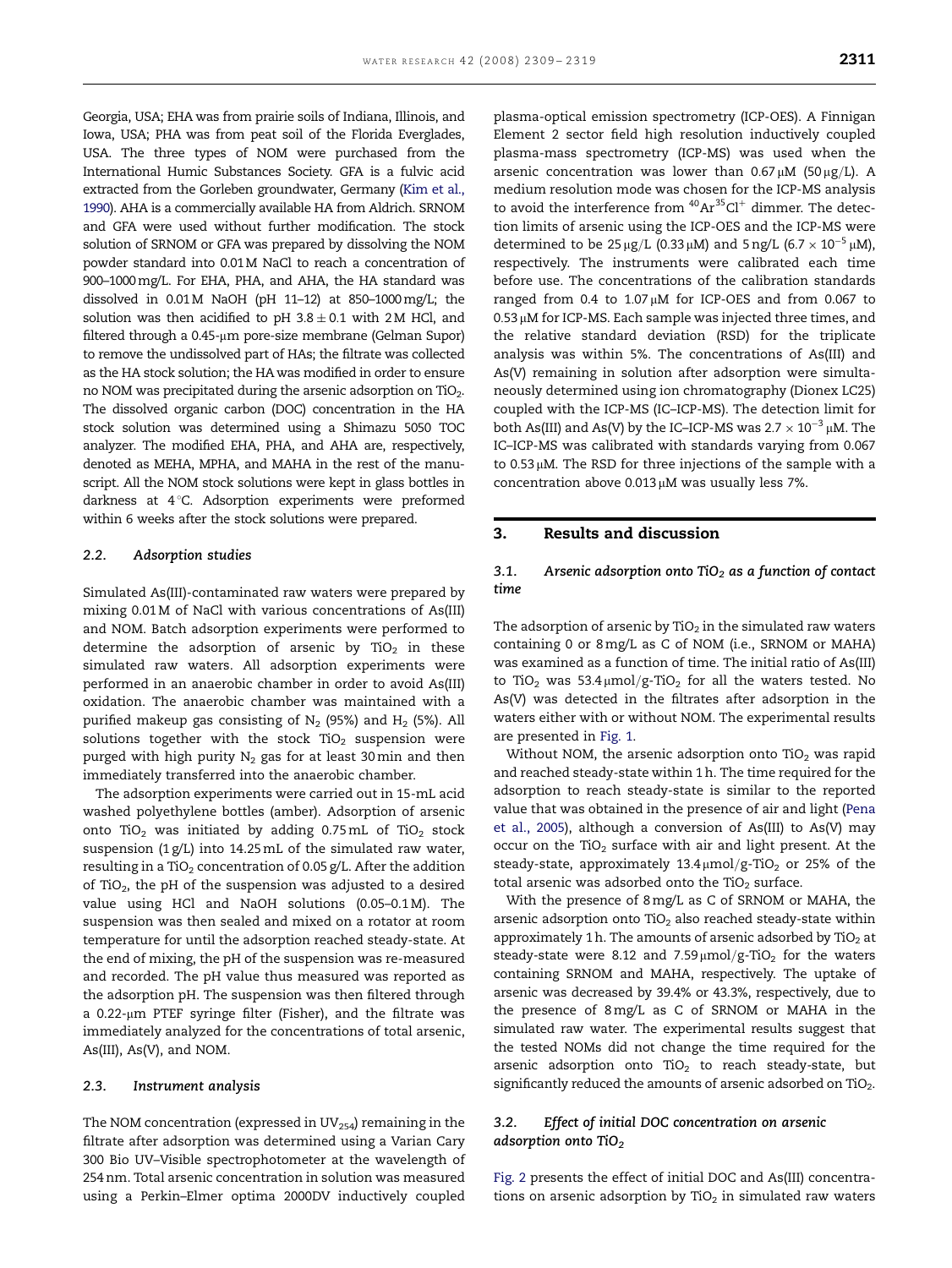<span id="page-3-0"></span>

Fig. 1 - Adsorption of arsenic onto TiO<sub>2</sub> as a function of contact time in the simulated As(III)-contaminated raw waters with or without NOM. TiO<sub>2</sub> concentration, 0.05 g/L; initial As (III) concentration,  $2.67 \mu$ M; initial DOC, 0 or 8 mg/L as C; pH,  $6.0 \pm 0.1$ ; ionic strength, 0.01 M NaCl; error bars show the range of data for duplicate samples.



Fig. 2 – Effect of initial DOC concentration on arsenic adsorption by TiO<sub>2</sub>. TiO<sub>2</sub> concentration, 0.05 g/L; initial As(III) concentration, 1, 8, and 15  $\mu$ M; pH, 6.0  $\pm$  0.1; ionic strength, 0.01 M NaCl; mixing time, 2 h; error bars show the range of data for duplicate samples.

containing  $0-14$  mg/L SRNOM as C and  $1-15 \mu$ M As(III). The simulated raw water and TiO<sub>2</sub> were mixed for 2h to ensure the arsenic adsorption to reach steady-state. Either with or without the presence of SRNOM, arsenic adsorption increased as the initial As(III) concentration increased from 1 to 15  $\mu$ M, indicating that the available arsenic binding sites on  $TiO<sub>2</sub>$ surface have not been saturated even when the initial As(III) concentration was as high as  $15 \mu$ M. The arsenic removal

efficiency, however, decreased from 31.0% to 12.2% when the initial As(III) concentration increased from 1 to 15 $\mu$ M. When the initial As(III) concentration was fixed, the amount of arsenic adsorbed by  $TiO<sub>2</sub>$  decreased with increasing initial DOC concentration ([Table 1](#page-4-0)). The decrease of arsenic adsorption with increasing DOC was more rapid at low DOC concentrations than at high DOC concentrations. When the initial DOC concentrations were below 2mg/L as C, the reductions in arsenic adsorption were  $1.4-7.5 \mu \text{mol/g-TiO}_2$ per 1mg/L SRNOM as C increased, while the reductions were 0.3–1.3  $\mu$ mol/g-TiO<sub>2</sub> per 1 mg/L SRNOM as C increased when the initial DOC concentrations approached 15mg/L as C. The experimental results suggest that NOM can be an important factor influencing As(III) adsorption on  $TiO<sub>2</sub>$ .

#### 3.3. Arsenic adsorption edges/envelopes

The adsorption of arsenic on  $TiO<sub>2</sub>$  in the simulated raw waters with or without the presence of 8mg/L as C of NOM was performed as a function of pH. Five types of NOM from different environmental origins were used. The initial As(III) and NOM concentrations in the simulated raw waters were  $1 \mu$ M and 8 mg/L as C, respectively. The simulated raw water and  $TiO<sub>2</sub>$  were mixed for 2 h to ensure the adsorption to reach steady-state. The amount of arsenic adsorbed by  $TiO<sub>2</sub>$  in the presence and absence of NOM was plotted versus pH. The results are presented in [Fig. 3](#page-4-0).

In the absence of NOM, the amount of arsenic adsorbed by  $TiO<sub>2</sub>$  increased with increasing pH within the pH range of 4.0–9.4. The amount of arsenic adsorbed by TiO<sub>2</sub> increased by 86.7% as the solution pH varied from 4.0 to 9.4. The effect of pH on the arsenic adsorption by  $TiO<sub>2</sub>$  was more significant at low pH values (i.e., pH 4.0–6.7) than at high pH values (i.e., pH 6.7–9.4). In the presence of 8mg/L as C of GFA, MEHA, MPHA, or SRNOM, the arsenic adsorption firstly increased with the increase of pH and then decreased with increasing pH, and the maximum arsenic adsorption occurred at pH 7.4–8.7, depending on the type of NOM in the simulated raw water. With MAHA, the arsenic adsorption by  $TiO<sub>2</sub>$  increased with increasing pH throughout the entire range of pH values tested, which was similar to the arsenic adsorption behavior without NOM. At the same pH value, the amounts of arsenic adsorbed on  $TiO<sub>2</sub>$  with the presence of various types of NOM were generally less than that without the presence of NOM. The observed pH effect on As(III) adsorption by TiO<sub>2</sub> in the absence of NOM is in good agreement with the literature ([Dutta et al., 2004; Pena et al., 2005\)](#page-9-0). In natural waters, both As(III) and TiO<sub>2</sub> can be viewed as weak acids. The proton dissociation reactions for As(III) and TiO<sub>2</sub> are presented in [Table 2](#page-5-0). Aqueous As(III) speciation distributions at various pH values can be calculated based on Reactions A1–A3 shown in [Table 2.](#page-5-0) Within the pH range of 4.0–9.4, the primary aqueous As(III) species include the neutral  $H_3AsO_3^0$  and the negatively charged  $H_2AsO_3^-$ . When pH is below 7.0, over 99% of As(III) exists as  $H_3AsO_3^0$ . When pH ranges from 7.0 to 9.4, As(III) exists as a mixture of  $H_3AsO_3^0$  (99–35%) and  $H_2AsO_3^-$  (1–65%). According to Reactions A4-A5 in [Table 2,](#page-5-0) TiO<sub>2</sub> suspension is composed of the mixture of positively charged  $\equiv$  TiOH $_2^+$ and neutral species of  $\equiv$  TiOH<sup>0</sup> when pH is below pH<sub>pzc</sub> (i.e., pH 6.7); when pH is above pH<sub>pzc</sub>, the primary species of the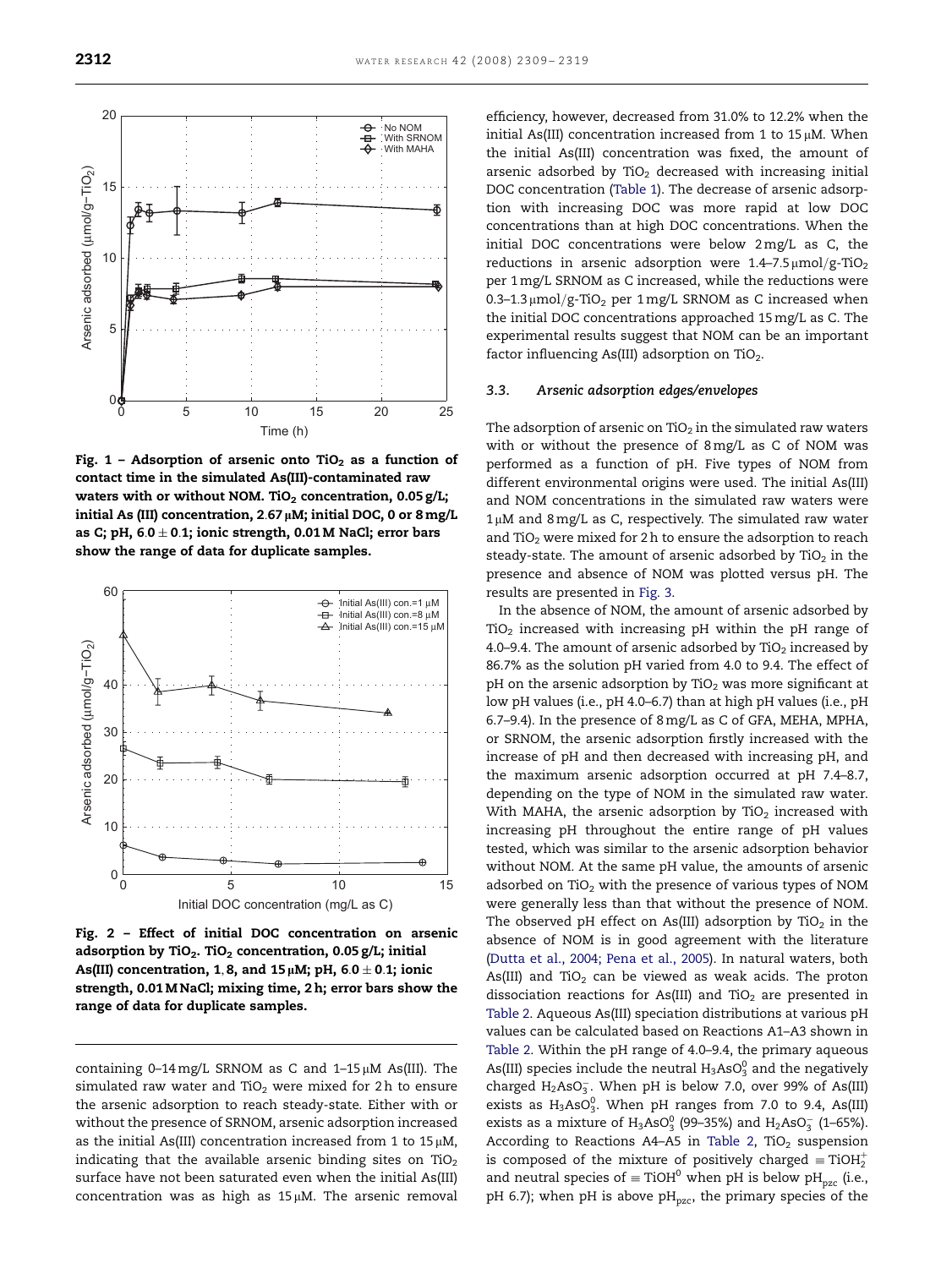<span id="page-4-0"></span>Table 1 – Arsenic adsorption onto TiO<sub>2</sub> in simulated As(III)-contaminated raw waters with various initial DOC and As(III)

| Initial As(III) concentration $(\mu M)$ |                                                  |                    |                                                  |                           |                                                  |  |  |
|-----------------------------------------|--------------------------------------------------|--------------------|--------------------------------------------------|---------------------------|--------------------------------------------------|--|--|
| 1                                       |                                                  | 8                  |                                                  | 15                        |                                                  |  |  |
| DOC<br>(mg/L as C)                      | As-adsorbed<br>$(\mu \text{mol}/\text{g-TiO}_2)$ | DOC<br>(mg/L as C) | As-adsorbed<br>$(\mu \text{mol}/\text{g-TiO}_2)$ | <b>DOC</b><br>(mg/L as C) | As-adsorbed<br>$(\mu \text{mol}/\text{g-TiO}_2)$ |  |  |
| $\mathbf{0}$                            | $6.18 \pm 0.07$                                  | $\mathbf 0$        | $26.6 \pm 1.4$                                   | $\mathbf{0}$              | $50.6 \pm 7.6$                                   |  |  |
| 1.8                                     | $3.67 \pm 0.04$                                  | 1.7                | $23.5 \pm 1.3$                                   | 1.6                       | $38.6 \pm 2.8$                                   |  |  |
| 4.6                                     | $2.95 \pm 0.03$                                  | 4.4                | $23.7 \pm 1.3$                                   | 4.1                       | $39.9 \pm 2.0$                                   |  |  |
| 7.2                                     | $2.22 + 0.02$                                    | 6.8                | $20.1 \pm 1.0$                                   | 6.4                       | $36.7 + 2.0$                                     |  |  |
| 13.9                                    | $2.55 \pm 0.03$                                  | 13.1               | $19.6 \pm 1.1$                                   | 12.2                      | $34.1 \pm 0.1$                                   |  |  |
|                                         |                                                  |                    |                                                  |                           |                                                  |  |  |



concentrations

Fig. 3 – Effect of pH on arsenic adsorption by TiO<sub>2</sub>. TiO<sub>2</sub> concentration,  $0.05$  g/L; initial As(III) concentration,  $1 \mu$ M; initial NOM concentration, 8 mg/L as C; ionic strength, 0.01 M NaCl; mixing time, 2 h; error bars show the range of data for duplicate samples.

suspended TiO<sub>2</sub> include the neutral species of  $\equiv$  TiOH<sup>0</sup> and the negatively charged  $\equiv$  TiO $^-$ . Therefore, the adsorption of As(III) on TiO<sub>2</sub> can be viewed as the interaction between H3AsO $_3^0$  and  $\equiv \mathrm{TiOH}_2^+/\equiv \mathrm{TiOH}^0$  when pH is below 7.0, or the interaction between  $\rm H_3AsO_3^0/H_2AsO_3^-$  and  $\equiv\rm TiOH^0/\equiv TiO^$ when pH is above 7.0. Based on the above discussion, we propose the following reactions (Reactions (1)–(15)) to explain the adsorption mechanisms of As(III) onto TiO<sub>2</sub> surface. Briefly, aqueous As(III) species adsorb onto  $TiO<sub>2</sub>$  surface through the formation of As–O–Ti, As–Ti, and hydrogen bonds. The fact that more As(III) was adsorbed onto TiO<sub>2</sub> at high pH values than at low pH values suggests that the formation of As–O–Ti bond (Reactions (1)–(5)) should be the major mechanism controlling the arsenic adsorption under the experimental conditions, as a proton that is originally associated with oxygen at  $TiO<sub>2</sub>$  surface should be released when the As–O–Ti bond forms, and the increase of solution pH favors the association between As(III) and TiO<sub>2</sub>, leading to

an increased arsenic adsorption. The slow increasing of arsenic adsorption onto  $TiO<sub>2</sub>$  with the increase of pH at high pH values can be due to the formation of  $\equiv$  TiO $^-$  and H<sub>2</sub>AsO<sub>3</sub>, both of which are negatively charged and their repulsion to each other may result in a compromised As(III) adsorption. In studying the vibration spectroscopic properties of adsorbed As(III) at TiO<sub>2</sub> surface, [Pena et al. \(2006\)](#page-10-0) observed that the band position of the uncomplexed As–O shift from 795 to 780  $\rm cm^{-1}$  when As(III) moved from water to TiO<sub>2</sub> surface, which is indicative of the formation of As–O–Ti bond. It should be noted that Reactions (1)–(15) only represent the possible bonds that may form when As(III) is adsorbed onto TiO<sub>2</sub>. They do not necessarily reflect the actual coordination number of As(III)–TiO<sub>2</sub> interaction. That is, the As(III)–TiO<sub>2</sub> association does not necessarily be monodentate mononuclear.

1. Adsorption of As(III) through an As–O–Ti bond.

|  | $\equiv$ TiOH <sub>2</sub> <sup>+</sup> + H <sub>3</sub> AsO <sub>3</sub> <sup>0</sup> $\Longleftrightarrow$ = TiOHAs(OH) <sub>3</sub> + H <sup>+</sup> , | (1) |
|--|-----------------------------------------------------------------------------------------------------------------------------------------------------------|-----|
|--|-----------------------------------------------------------------------------------------------------------------------------------------------------------|-----|

 $\equiv$ TiOH<sup>0</sup> + H<sub>3</sub>AsO<sub>3</sub><sup>o</sup>  $\Leftrightarrow$   $\equiv$ TiOAs(OH)<sub>3</sub> + H<sup>+</sup>, (2)

$$
\equiv TiO^{-} + H_3AsO_3^0 \iff \equiv TiOAs(OH)_3^-, \tag{3}
$$

 $\equiv$ TiOH<sup>0</sup> + H<sub>2</sub>AsO<sub>3</sub>  $\iff$   $\equiv$ TiOAs(OH)<sub>2</sub>O<sup>2-</sup> + H<sup>+</sup>, (4)

$$
\equiv TiO^{-} + H_{2}AsO_{3}^{-} \iff \equiv TiOAs(OH)_{2}O^{2-}.
$$
 (5)

2. Adsorption of As(III) through an As–Ti.

$$
\equiv TiOH_2^+ + H_3AsO_3^0 \iff \equiv (H_2O)TiAs(OH)_3^+, \tag{6}
$$

- $\equiv$ TiOH<sup>0</sup> + H<sub>3</sub>AsO<sub>3</sub><sup>0</sup>  $\Longleftrightarrow$   $\equiv$  (HO)TiAs(OH)<sub>3</sub>, (7)
- $\equiv TiO^{-} + H_3AsO_3^{0} \iff \equiv (O)TiAs(OH)_{3}^{-}$  $\overline{3}$ , (8)

$$
\equiv TiOH^{0} + H_{2}AsO_{3}^{-} \iff \equiv (HO)TiAs(OH)_{2}O^{-}, \tag{9}
$$

 $\equiv$ TiO<sup>-</sup> + H<sub>2</sub>AsO<sub>3</sub>  $\iff$   $\equiv$  (O)TiAs(OH)<sub>2</sub>O<sup>2-</sup>  $(10)$ 

3. Adsorption of As(III) through a hydrogen bond.

- $\equiv$ TiOH<sub>2</sub>+ H<sub>3</sub>AsO<sub>3</sub>  $\iff$   $\equiv$ TiOH<sub>2</sub>OHAs(OH)<sub>2</sub>  $(11)$
- $\equiv$ TiOH<sup>0</sup> + H<sub>3</sub>AsO<sub>3</sub><sup>0</sup>  $\Longleftrightarrow$   $\equiv$ TiOHOHAs(OH)<sub>2</sub>, (12)

$$
\equiv TiO^{-} + H_3AsO_3^0 \iff \equiv TiOHOAs(OH)_{2}^{-}, \tag{13}
$$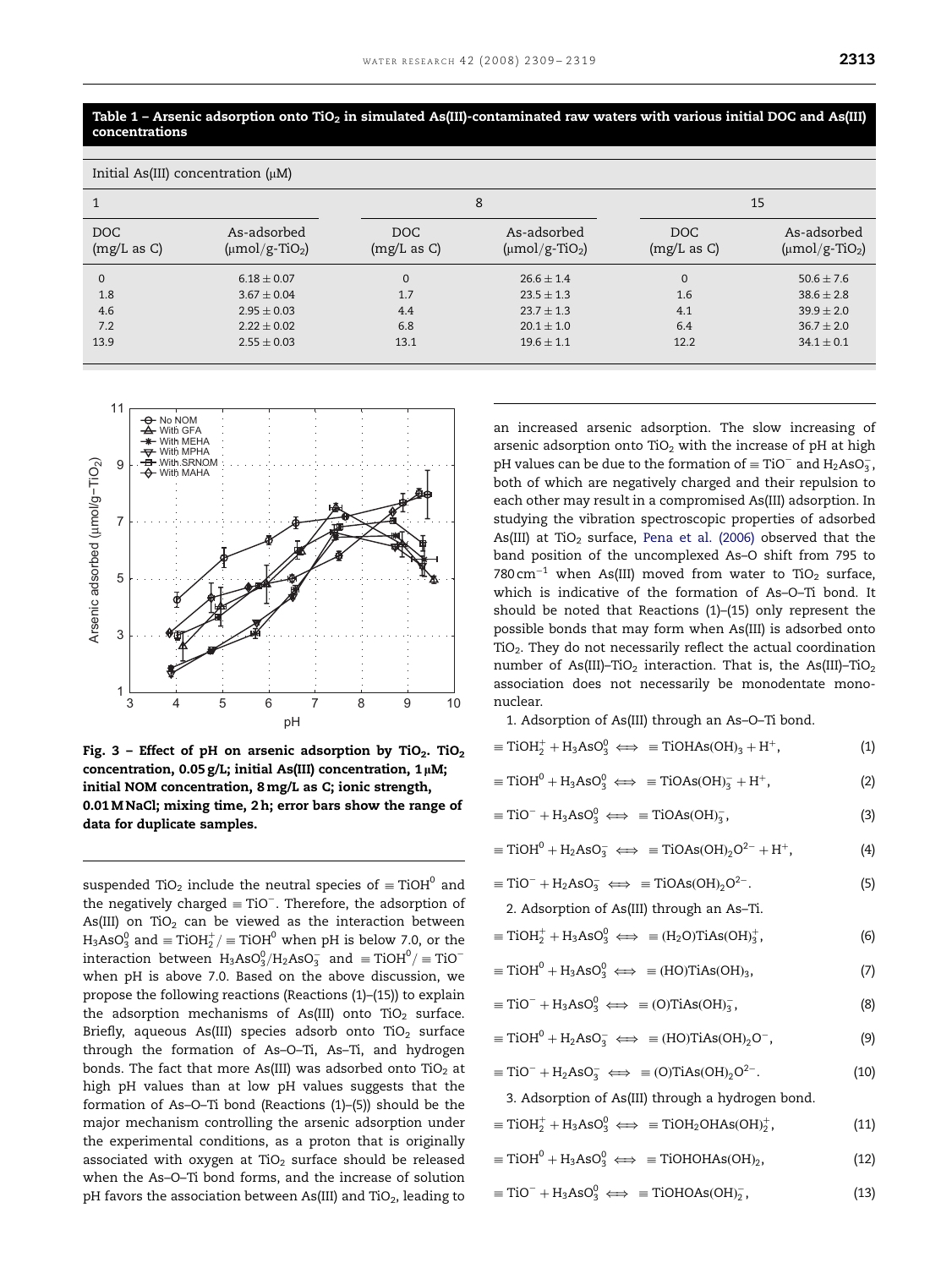| No.            | Reaction                                                                       | $pK_a$          | Ref.                     |
|----------------|--------------------------------------------------------------------------------|-----------------|--------------------------|
| A <sub>1</sub> | $H_3AsO_3 \iff H_2AsO_3^- + H^+$                                               | 9.23            | Brown and Allison (1987) |
| A2             | $H_2AsO_3^- \iff HASO_3^{2-} + H^+$                                            | 12.10           | Brown and Allison (1987) |
| A <sub>3</sub> | $HASO32- \iff ASO33- + H+$                                                     | 13.41           | Brown and Allison (1987) |
| A <sub>4</sub> | $TiOH+ \iff$ = TiOH + H <sup>+</sup>                                           | $pH < pH_{pzc}$ | Dutta et al. (2004)      |
| A <sub>5</sub> | $\equiv$ TiOH $\Longleftrightarrow$ $\equiv$ TiO <sup>-</sup> + H <sup>+</sup> | $pH > pH_{nzc}$ | Dutta et al. (2004)      |

$$
f_{\rm{max}}(x)=\frac{1}{2}x
$$

<span id="page-5-0"></span>Table 2 - Deprotonation reactions for As(III) and TiO<sub>2</sub> in water

$$
\equiv TiOH^{0} + H_{2}AsO_{3}^{-} \iff \equiv TiOHOHAs(OH)O^{-}, \tag{14}
$$

$$
\equiv TiO^{-} + H_2AsO_3^{-} \iff \equiv TiOHOAs(OH)O^{2-}.
$$
 (15)

NOM is negatively charged in natural waters. It can be associated with  $TiO<sub>2</sub>$  through electrostatic attraction. Theoretical and experimental studies of various organic compounds adsorption by TiO<sub>2</sub> indicate that the carboxyl and phenolic functional groups in NOM can bind to Ti or O atom on TiO<sub>2</sub> surface [\(Persson and Lunell, 2000; Roddick-Lanzilotta and](#page-10-0) [McQuillan, 2000; Langel and Menken, 2003\)](#page-10-0). The following reactions ((16)–(29)) are thus proposed as the possible mechanisms for NOM adsorption onto TiO<sub>2</sub> surface.

1. Adsorption of NOM through electrostatic attraction.

$$
\equiv TiOH_2^+ + NOM^- \iff \equiv TiOH_2NOM. \tag{16}
$$

2. Adsorption of NOM through a hydrogen bond.

$$
\equiv TiOH_2^+ + NOM' - COO^- \iff \equiv TiOH_2 - OOC - NOM', \qquad (17)
$$

$$
\equiv TiOH^{0} + NOM' - COO^{-} \iff \equiv TiOH - OOC - NOM' , \qquad (18)
$$

 $\equiv$ TiOH<sub>2</sub><sup>+</sup> + NOM<sup>"</sup>-C<sub>6</sub>H<sub>4</sub>-O<sup>-</sup>  $\iff$   $\equiv$ TiOH<sub>2</sub>-O-H<sub>4</sub>C<sub>6</sub>-NOM", (19)

$$
\equiv TiOH^0 + NOM'' - C_6H_4 - O^- \iff \equiv TiOH - O - H_4C_6 - NOM''^-,
$$
\n(20)

$$
\equiv TiO^- + NOM''-C_6H_4 - O^- \iff \equiv TiO-O-H_4C_6 - NOM''^2. \tag{21}
$$

3. Adsorption of NOM through a Ti–O bond.

$$
\equiv TiOH_2^+ + NOM' - COO^- \iff \equiv (H_2O)TiOOC - NOM', \tag{22}
$$

$$
\equiv TiOH^{0} + NOM' - COO^{-} \iff \equiv (HO) TiOOC - NOM'^{-}, \qquad (23)
$$

$$
\equiv TiO^{-} + NOM' - COO^{-} \iff \equiv (O) TiOOC - NOM^{2-}, \tag{24}
$$

 $\equiv$ TiOH<sub>2</sub><sup>+</sup> + NOM<sup>"</sup>-C<sub>6</sub>H<sub>4</sub>-O<sup>-</sup>  $\iff$   $\equiv$  (H<sub>2</sub>O)TiO-H<sub>4</sub>C<sub>6</sub>-NOM", (25)

 $\equiv$ TiOH<sup>0</sup> + NOM"-C<sub>6</sub>H<sub>4</sub>-O<sup>-</sup>  $\iff$   $\equiv$  (HO)TiO-H<sub>4</sub>C<sub>6</sub>-NOM"<sup>-</sup>, (26)

$$
\equiv TiO^{-} + NOM'' - C_6H_4 - O^{-} \iff \equiv (O) TiO - H_4C_6 - NOM''^{2-}.
$$
\n(27)



Fig. 4 – UV<sub>254</sub> removal during arsenic adsorption onto TiO<sub>2</sub> under different pH values. TiO<sub>2</sub> concentration,  $0.05$  g/L; initial As(III) concentration,  $1 \mu$ M; initial NOM concentration, 8 mg/L as C; ionic strength, 0.01 M NaCl; mixing time, 2 h; error bars show the range of data for duplicate samples.

4. Adsorption of NOM through condensation.

 $\equiv$ TiOH<sub>2</sub><sup>+</sup> + NOM'-COOH  $\Longleftrightarrow$   $\equiv$  TiOH-OC-NOM'<sup>+</sup> + H<sub>2</sub>O, (28)

$$
\equiv TiOH^{0} + NOM' - COOH \iff \equiv TiO - OC - NOM' + H_{2}O. \quad (29)
$$

Reactions (1)–(29) suggest that NOM can compete with As(III) for available binding sites, such as Ti or O atoms, on  $TiO<sub>2</sub>$  surface. Therefore, the presence of NOM in solution can reduce the arsenic adsorption through competitive adsorption. The measurement of  $UV_{254}$  remaining in solution confirms that a significant amount of NOM was adsorbed on TiO<sub>2</sub> (Fig. 4). The adsorption of NOM onto TiO<sub>2</sub> decreased with increasing pH, reflecting the anionic character of NOM. If competitive adsorption is the only reason for the decreased arsenic adsorption onto TiO<sub>2</sub> surface, more arsenic should be adsorbed at higher pH values as more NOM is adsorbed at lower pH values. [Fig. 3,](#page-4-0) however, shows that with the presence of NOM (i.e., SRNOM, GFA, MEHA, and MPHA) the arsenic adsorption decreased with increasing pH within the pH range of 7.5–9.4, implying that mechanisms other than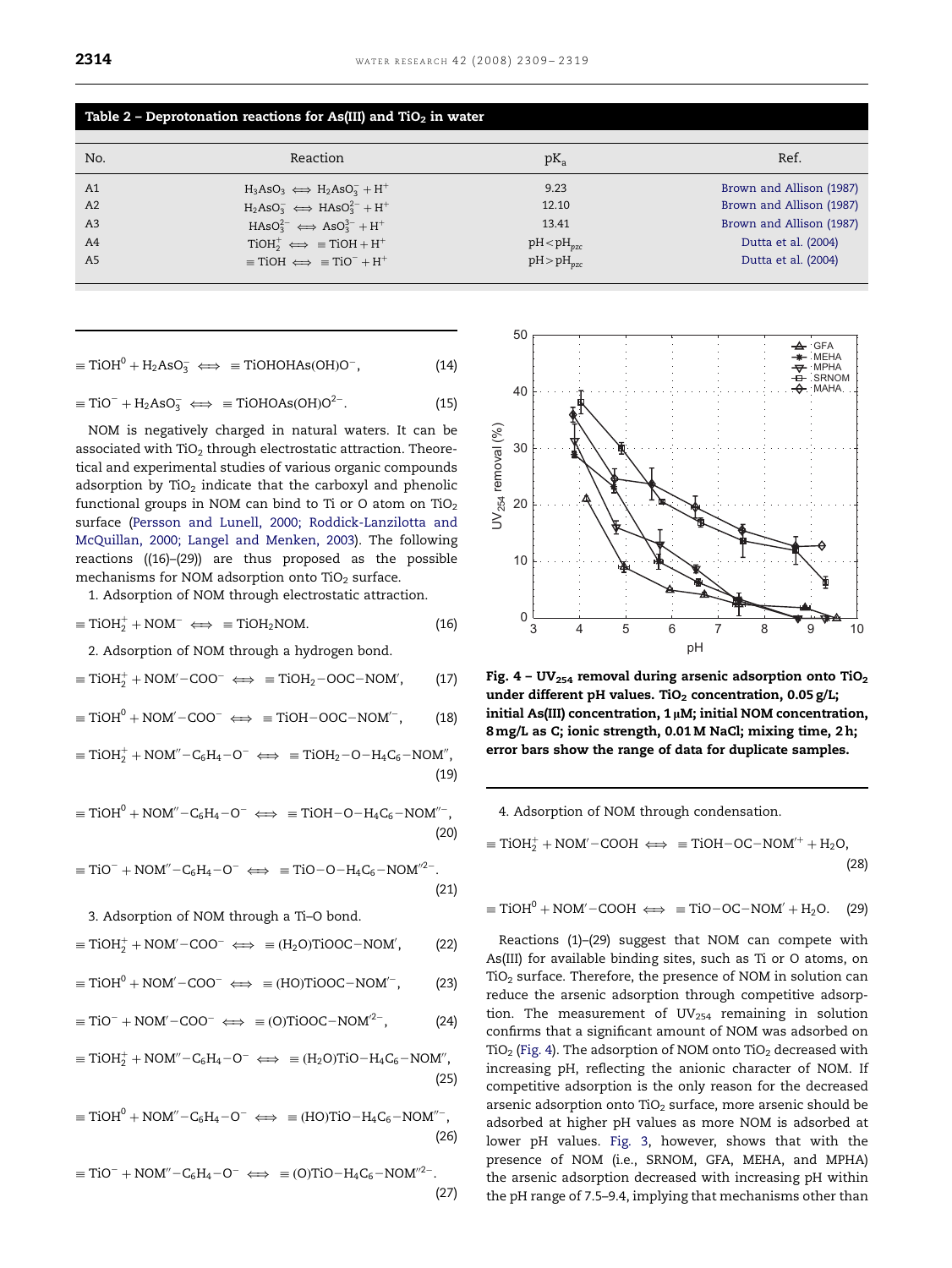<span id="page-6-0"></span>the competitive adsorption causing the decreased arsenic adsorption exist.

Previous studies have shown that NOM can affect As(III) adsorption onto metal (hydro)oxide through changing the speciation distribution of As(III) in water ([Redman et al., 2002;](#page-10-0) [Ko et al., 2004\)](#page-10-0). In order to clarify this, we determined the arsenic speciation in solution before and after the addition of  $TiO<sub>2</sub>$  using an IC–ICP-MS. The sum concentration of As(III) and As(V) obtained from the IC–ICP-MS corresponded well with the total arsenic concentration measured directly using the ICP-MS, indicating that NOM did not form any complexes with As(III) ([Liu et al., 2006](#page-9-0)). This ruled out the possibility of aqueous NOM–As complexation that may desorb As(III) from  $TiO<sub>2</sub>$  surface. The measurements of arsenic redox species in the filtered solution after adsorption demonstrate that part of As(III) was oxidized into As(V) under alkaline conditions, and the presence of NOM facilitated the As(III) oxidation (Fig. 5). Without NOM, As(V) was detected only when solution pH was



Fig. 5 - Arsenic redox speciation in the filtrates after arsenic adsorption onto TiO<sub>2</sub> surface in the simulated As(III)contaminated raw waters with and without the presence of NOM. Solution contains (a) no NOM, (b) GFA, (c) MEHA, (d) MPHA, (e) SRNOM, and (f) MAHA. Initial NOM concentration,  $8 \text{ mg/L}$  as C; initial As(III) concentration,  $1 \mu$ M; TiO<sub>2</sub> concentration, 0.05 g/L; ionic strength is 0.01 M NaCl; mixing time, 2 h; error bars show the range of data for duplicate samples.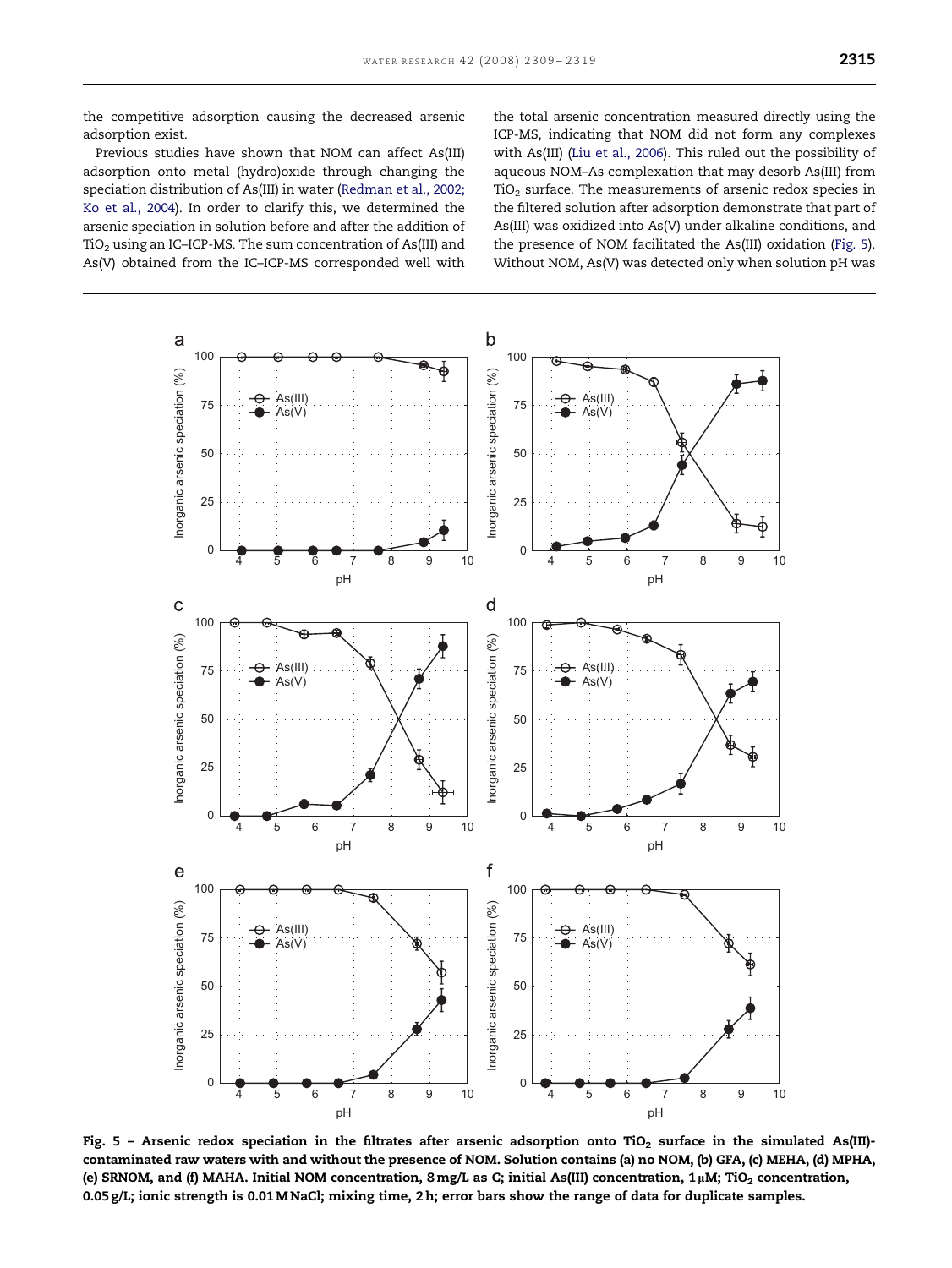above 8.5, and the detected As(V) concentration accounted for less than 10% of the total arsenic. With NOM, however, the percentage of As(V) over total arsenic in solution was up to 88%. With GFA, MEHA, or MPHA, an appreciable amount of As(V) was detected even when the solution pH was as low as 5.0. In the presence of NOM and at high pH values, the arsenic adsorption onto  $TiO<sub>2</sub>$  actually represents for the adsorption behavior of an As(III) and As(V) mixture. It appears that the different trends of arsenic adsorption versus pH should also be ascribed to the NOM-facilitated As(III) oxidation on TiO<sub>2</sub> surface besides the competitive adsorption. Because  $TiO<sub>2</sub>$ adsorbs less As(V) than As(III) at high pH values [\(Lee and Choi,](#page-9-0) [2002; Dutta et al., 2004](#page-9-0)), the increase of As(V) fraction in solution should lead to a decrease of the overall arsenic adsorption. The different As(III) adsorption behavior in the presence of different types of NOM should be a mixed result of (i) different NOM's capabilities in facilitating As(III) oxidation at TiO<sub>2</sub> surface and (ii) different NOM's capabilities in competing with As(III) and As(V) for the adsorption sites on TiO<sub>2</sub>.

The slight oxidation of As(III) to As(V) by TiO<sub>2</sub> in the absence of air, light, and NOM is probably due to the vacancies of bridging oxygen atoms on TiO<sub>2</sub> surface, which are caused by the As(III) adsorption through the formation of Ti–O–As bonds (Reactions (1)–(5)). The energy cost of breaking Ti–O bonds can be compensated by the adsorption of water molecules in the form of H<sub>2</sub>O or OH<sup>-</sup> (Ménétry et al., 2004). Since the adsorption of OH<sup>-</sup> is more energetically favored to the oxygen vacancy than the adsorption of  $H<sub>2</sub>O$  [\(Schaub et al., 2001;](#page-10-0) [Tilocca and Selloni, 2003\)](#page-10-0), the oxidation of As(III) is relatively more remarkable at high pH than that at low pH. Moreover, since the standard reduction potential of the As(V)/As(III) couple decreases with increasing pH ([Lee and Choi, 2002\)](#page-9-0), As(III) should be less difficult to oxidize under alkaline conditions. Despite the fact that NOM may desorb As(III) from TiO<sub>2</sub>, the association of NOM with Ti atoms at the surface (Reactions (22)–(27)) may weaken the bond strength of Ti–O in Ti–O–As, boosting the bridging oxygen atom to escape from the surface. Therefore, NOM can facilitate As(III) oxidation by TiO<sub>2</sub> in the absence of light and  $O<sub>2</sub>$ . Because the coordination of NOM and H can inhibit the NOM–Ti association [\(Langel and Menken, 2003](#page-9-0)), the effect of NOM on As(III) oxidation is more significant at high pH than at low pH. The possible mechanism for As(III) oxidation to As(V) on TiO<sub>2</sub> surface in the presence of NOM and in the absence of light and  $O_2$  are illustrated in Fig. 6.

The As(III) oxidation on TiO<sub>2</sub> surface in the absence of O<sub>2</sub> could also be due to the insufficient light exclusion when



Fig. 6 – Illustration of the possible mechanism for As(III) oxidation to As(V) on TiO<sub>2</sub> surface in the presence of NOM and in the absence of  $O<sub>2</sub>$  and light.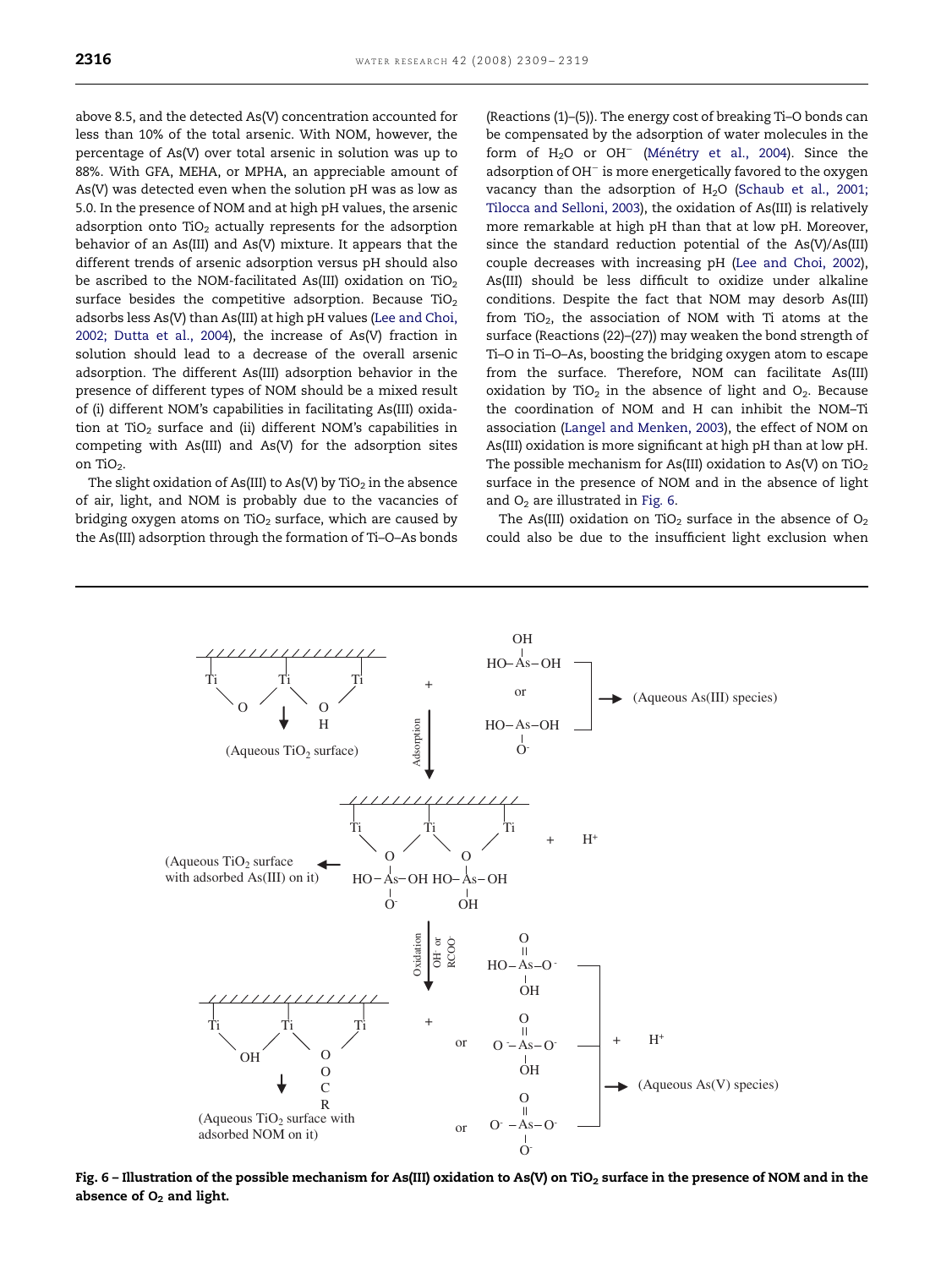performing the experiment ([Foster et al., 1998\)](#page-9-0), for the photogenerated valence-band holes in TiO<sub>2</sub> may oxidize the adsorbed As(III). If light had been involved in the As(III) oxidation on TiO<sub>2</sub> surface, NOM might have served as an electron scavenger or oxidant radical donor (e.g.,  $O_2^{\leftarrow}$ ) to facilitate the oxidation of As(III) ([Yang et al., 1999; Lee and](#page-10-0) [Choi, 2002\)](#page-10-0). The effect of NOM on As(III) oxidation would then be more significant at low pH than that at high pH because more NOM was adsorbed at low pH values ([Fig. 4](#page-5-0)). This is opposite to what we have observed in our experiments [\(Fig. 5](#page-6-0)). Therefore, the insufficient light exclusion cannot be the major reason for the As(III) oxidation under our experimental conditions. A previous study by [Lee and Choi \(2002\)](#page-9-0) confirms that, with the presence of light and oxygen, NOM facilitated the As(III) oxidation on TiO<sub>2</sub> surface more significantly at pH 3.0 than at pH 9.0.



Fig. 7 – Arsenic adsorption isotherms with and without the presence of NOM. TiO<sub>2</sub> concentration,  $0.05$  g/L; initial DOC concentration,  $8 \text{ mg/L}$  as C; pH,  $6.0 \pm 0.1$ ; ionic strength, 0.01 M NaCl; mixing time, 2 h; error bars show the range of data for duplicate samples. Solid and dashed lines represent the Freundlich and Langmuir modelling, respectively.

#### 3.4. Arsenic adsorption isotherms

The adsorption capacities of  $TiO<sub>2</sub>$  for arsenic in the simulated raw waters with and without the presence of various types of NOM were examined (Fig. 7). Langmiur and Freundlich adsorption equations, which are the two most common adsorption models, are used to fit the experimental data. The parameters obtained by non-linear least-square regression for both Langmuir and Freundlich isotherms for arsenic adsorption with and without NOM are presented in Table 3.

The observed arsenic adsorption capacity of Degussa P25 TiO<sub>2</sub> in the absence of NOM at pH 6.0 was  $49.2 \pm 12.5 \mu$ mol/g- $TiO<sub>2</sub>$ , which is in reasonable agreement with the literature value of  $32 \mu$ mol/g-TiO<sub>2</sub> at pH 6.3 [\(Ferguson et al., 2005](#page-9-0)). The adsorption capacity of  $TiO<sub>2</sub>$  for arsenic decreased with the presence of 8mg/L NOM as C in solution. Both Langmuir and Freundlich isotherms fit the experimental data well. For the water free of NOM, Freundlich isotherm fits the data better than Langmuir isotherm, which is indicative of a multisite adsorption of arsenic on TiO<sub>2</sub> surface [\(Dutta et al., 2004](#page-9-0)). For the waters containing NOM, Langmuir isotherm gives a better fit for the experimental data than Freundlich isotherm, implying that some available binding sites for arsenic were occupied by NOM. The examination of adsorption dependence on the two different adsorption isotherms supports the fact that NOM competes with As(III) for adsorption at the TiO<sub>2</sub> surface.

## 4. Conclusions

 $TiO<sub>2</sub>$  is an ideal adsorbent for arsenic removal from raw water. Compared to other commonly used adsorbents such as granular activated carbon,  $TiO<sub>2</sub>$  has a relatively large specific surface area and has a high affinity to both As(III) and As(V) within the pH range of natural waters ([Mohan and Pittman,](#page-10-0) [2007](#page-10-0)). More importantly, light-irritated  $TiO<sub>2</sub>$  can accelerate the oxidation of As(III) to As(V), which is less toxic and less difficult to remove through conventional water treatment methods ([Yang et al., 1999; Bissen et al., 2001; Lee and Choi,](#page-10-0) [2002; Dutta et al., 2005; Ferguson et al., 2005; Xu et al., 2005](#page-10-0)). The As(III) oxidation efficiency and the overall arsenic

Table 3 – Isotherm parameters for arsenic adsorption in the simulated As(III)-contaminated raw waters with and without the presence of NOM

| Type of NOM  | Langmuir equation<br>$K \cdot L_t \cdot [As]_{eq}$<br>$([As]_{ad}$ |                                  |       | Freundlich equation<br>$([As]_{ad} = K_F \cdot [As]_{eq}^{1/n})$ |                 |                |  |
|--------------|--------------------------------------------------------------------|----------------------------------|-------|------------------------------------------------------------------|-----------------|----------------|--|
|              | $K(1/\mu M)$                                                       | $L_t$ (µmol/g-TiO <sub>2</sub> ) | $r^2$ | $K_F$                                                            | n               | r <sup>2</sup> |  |
| No NOM       | $0.25 + 0.14$                                                      | $49.2 + 12.5$                    | 0.96  | $11.2 + 1.44$                                                    | $1.94 + 0.27$   | 0.98           |  |
| <b>GFA</b>   | $0.49 + 0.34$                                                      | $15.3 + 3.68$                    | 0.93  | $5.11 + 1.45$                                                    | $2.41 + 0.88$   | 0.90           |  |
| <b>MEHA</b>  | $0.37 + 0.27$                                                      | $13.1 + 3.68$                    | 0.93  | $3.79 + 1.14$                                                    | $2.24 + 0.79$   | 0.90           |  |
| <b>MPHA</b>  | $0.57 \pm 0.32$                                                    | $11.3 + 9.19$                    | 0.94  | $4.13 + 1.01$                                                    | $2.61 \pm 0.90$ | 0.90           |  |
| <b>SRNOM</b> | $0.07 + 0.05$                                                      | $57.3 + 27.5$                    | 0.98  | $4.66 + 0.98$                                                    | $1.40 + 0.20$   | 0.98           |  |
| <b>MAHA</b>  | $0.32 \pm 0.15$                                                    | $27.6 + 4.99$                    | 0.98  | $6.80 \pm 1.65$                                                  | $1.96 \pm 0.48$ | 0.96           |  |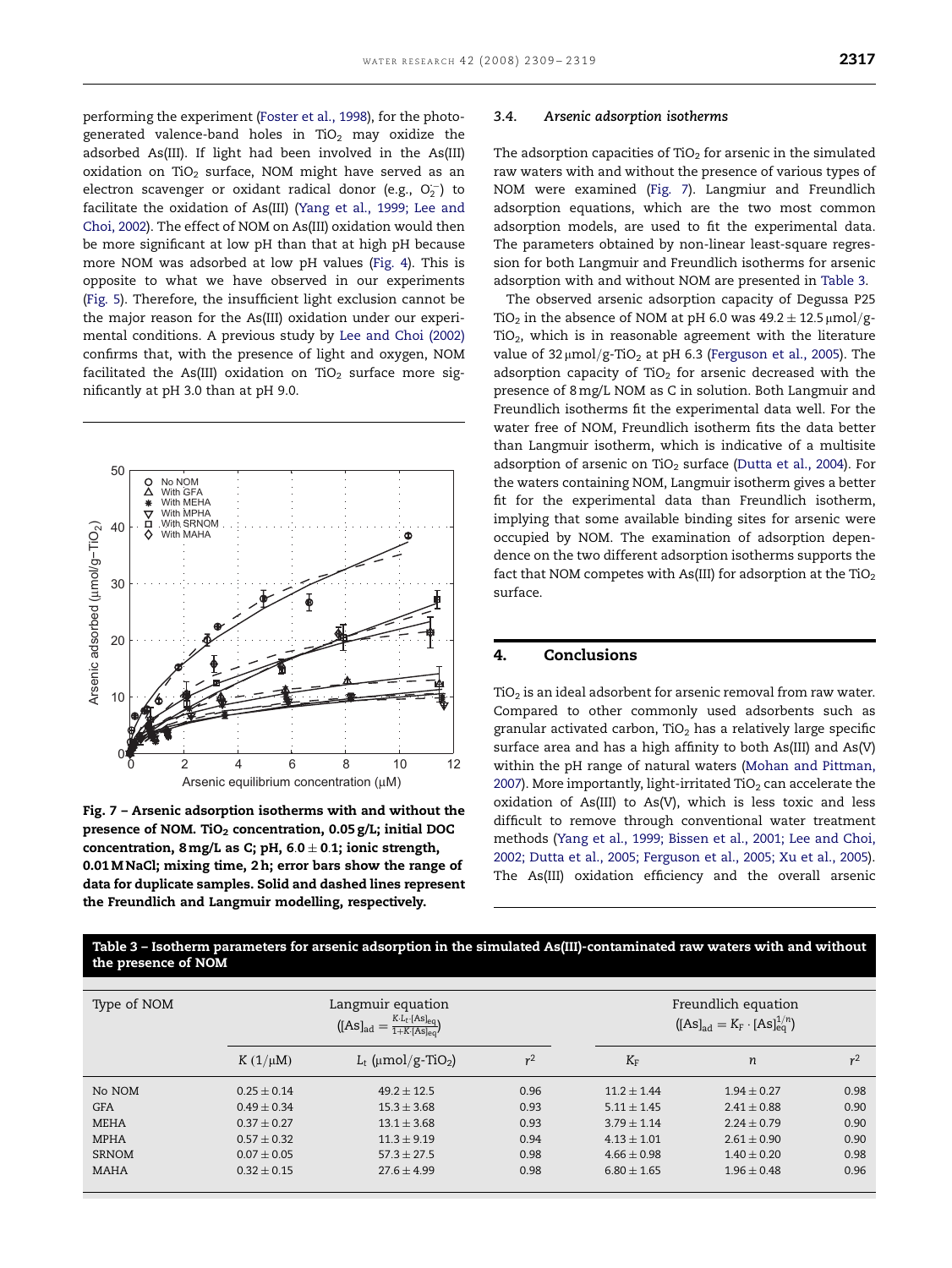<span id="page-9-0"></span>removal through the coupled TPO-adsorption process can be affected by the adsorption of As(III)/As(V) onto TiO<sub>2</sub> surface (Ferguson et al., 2005).

We examined the arsenic adsorption onto a commercially available TiO<sub>2</sub> in simulated As(III)-contaminated raw waters in the presence and absence of five types of NOM that represent different environmental origins. The adsorption experiments were performed in the absence of light and oxygen. We found that NOM decreased the arsenic adsorption within the tested pH range of 4.0–9.4. The effects of NOM on arsenic adsorption at low to neutral pH values are due to NOM competition with As(III) for available binding sites on TiO<sub>2</sub>. At high pH values, some As(III) was oxidized to As(V) due to the vacancies of bridging oxygen atoms on  $TiO<sub>2</sub>$  surface, and the presence of NOM dramatically facilitated this oxidation process. Thus the observed effect of NOM on the arsenic adsorption under alkaline conditions should be a mixed result of NOM-facilitated As(III) oxidation and As(III)/As(V) adsorption. The investigation suggests that NOM is an important element controlling arsenic speciation and adsorption on TiO<sub>2</sub> surface.

Many previous studies have shown that  $TiO<sub>2</sub>$  is an effective photocatalyst to convert As(III) to As(V) with the assistance of light and O<sub>2</sub> [\(Yang et al., 1999; Bissen et al., 2001; Lee and Choi,](#page-10-0) [2002; Dutta et al., 2005; Ferguson et al., 2005; Xu et al., 2005\)](#page-10-0). The application of  $TiO<sub>2</sub>$  in practice can be limited due to the high energy cost for irritating the photocatalyst. Our study reveals that As(III) can be rapidly oxidized into As(V) by  $TiO<sub>2</sub>$ in NOM-rich waters without light and  $O_2$ , i.e., a light supplier may not be necessary for the oxidation treatment. Additionally, this finding indicates that  $TiO<sub>2</sub>$  may be applied as an in situ treatment technology to convert As(III) to the less toxic As(V) in groundwaters, as many As(III)-contaminated groundwaters are anaerobic in nature [\(Welch et al., 2000\)](#page-10-0) and contain pronounced amounts of NOM [\(Mukherjee and Bhattacharya,](#page-10-0) [2001\)](#page-10-0).

## Acknowledgments

This study was funded by the Notre Dame Environmental Molecule Scientific Institute through the National Science Foundation (NSF EAR02-21966). The TiO<sub>2</sub> used in this study was provided as a gift by Degussa Company. Dr. Manfred Wolf (GSF—Institute for Groundwater Ecology, Neuherberg) provided a ground water fulvic acid sample (Gohy-573 fulvic acid). We thank the two anonymous reviewers for their helpful suggestions.

REFERENCES

- Bang, S., Patel, M., Lippincott, L., Meng, X.G., 2005. Removal of arsenic from groundwater by granular titanium dioxide adsorbent. Chemosphere 60, 389–397.
- Bauer, M., Blodau, C., 2006. Mobilization of arsenic by dissolved organic matter from iron oxides, soils and sediments. Sci. Total Environ. 354, 179–190.
- Bednar, A., Garbarino, J., Ranville, J., Wildeman, T., 2002. Preserving the distribution of inorganic arsenic species in ground-

water and acid minedrainage samples. Environ. Sci. Technol. 36, 2213–2218.

- Bissen, M., Frimmel, F.H., 2003. Arsenic—a review. Part I: Occurrence, toxicity, speciation mobility. Acta Hydrochim. Hydrobiol. 31, 9–18.
- Bissen, M., Vieillard-Baron, M.-M., Schindelin, A.J., Frimmel, F.H., 2001. TiO<sub>2</sub>-catalyzed photooxidation of arsenite to arsenate in aqueous samples. Chemosphere 44, 751–757.
- Brown, D.S., Allison, J.D., 1987. An equilibrium metal speciation model: Users Manual. Environmental Research Laboratory, Office of Research and Development U.S. Environmental Protection Agency, Report No. EPA/600/3-87/012.
- Dutta, P.K., Ray, A.K., Sharma, V.K., Millero, F.J., 2004. Adsorption of arsenate and arsenite on titanium dioxide suspensions. J. Colloid Interface Sci. 278, 270–275.
- Dutta, P.K., Pehkonen, S.O., Sharma, V.K., Ray, A.K., 2005. Photocatalytic oxidation of arsenic (III): evidence of hydroxyl radicals. Environ. Sci. Technol. 39, 1827–1834.
- EC, 1998. European Commission Directive, 98/83/EC, related with drinking water quality intended for human consumption. EC, Brussel, Belgium.
- Ferguson, M.A., Hoffmann, M.R., Hering, J.G., 2005. TiO<sub>2</sub>-photocatalyzed As(III) oxidation in aqueous suspensions: reaction kinetics and effect of adsorption. Environ. Sci. Technol. 39, 1880–1886.
- Foster, A.L., Brown, G.E., Parks, G.A., 1998. X-ray absorption pinestructure spectroscopy study of photocatalyzed, heterogeneous As(III) oxidation on kaolin and anatase. Environ. Sci. Technol. 32, 1444–1452.
- Grafe, M., Eick, M.J., Grossl, P.R., 2001. Adsorption of arsenate (V) and arsenite (III) on goethite in the presence and absence of dissolved organic carbon. Soil. Sci. Soc. Am. J. 65, 1680–1687.
- Grafe, M., Eick, M.J., Grossl, P.R., Saunders, A.M., 2002. Adsorption of arsenate and arsenite on ferrihydrite in the presence and absence of dissolved organic carbon. J. Environ. Qual. 31, 1115–1123.
- Hoffmann, M.R., Martin, S.T., Choi, W.Y., Bahnemann, D.W., 1995. Environmental applications of semiconductor photocatalysis. Chem. Rev. 95, 69–96.
- Katsoyiannis, I.A., Zouboulis, A.L., 2006. Comparative evaluation of conventional and alternative methods for the removal of arsenic from contaminated groundwaters. Rev. Environ. Health 21 (1), 25–41.
- Katsoyiannis, I.A., Hug, S.J., Ammann, A., Zikoudi, A., Hatziliontos, C., 2007. Arsenic speciation and uranium concentrations in drinking water supply wells in Northern Greece: correlations with redox indicative parameters and implications for groundwater treatment. Sci. Total Environ. 383, 128–140.
- Kim, J.I., Buckau, G., Li, G.H., Duschner, H., Psarros, N., 1990. Characterization of humic and fulvic acids from Gorleben groundwater. Fresenius J. Anal. Chem. 338, 245–252.
- Ko, I., Kim, J.Y., Kim, K.W., 2004. Arsenic speciation and sorption kinetics in the As-hematite-humic acid system. Colloids Surf. A 234, 43–50.
- Langel, W., Menken, L., 2003. Simulation of the interface between titanium oxide and amino acids in solution by first principles MD. Surf. Sci. 538, 1–9.
- Lee, H., Choi, W., 2002. Photocatalytic oxidation of arsenite in  $TiO<sub>2</sub>$ suspension: kinetics and mechanisms. Environ. Sci. Technol. 36, 3872–3878.
- Letterman, R., Amirtharajah, A., O'Melia, C., 1999. Coagulation and flocculation. In: Letterman, R. (Ed.), Water Quality & Treatment. McGraw-Hill Inc., New York, 6.1–6.61.
- Liu, G.J., Zhang, X.R., Jain, J., Talley, J.W., Neal, C.R., 2006. Stability of inorganic arsenic species in simulated raw waters with the presence of NOM. Water Sci. Technol.: Water Supply 6, 175–182.